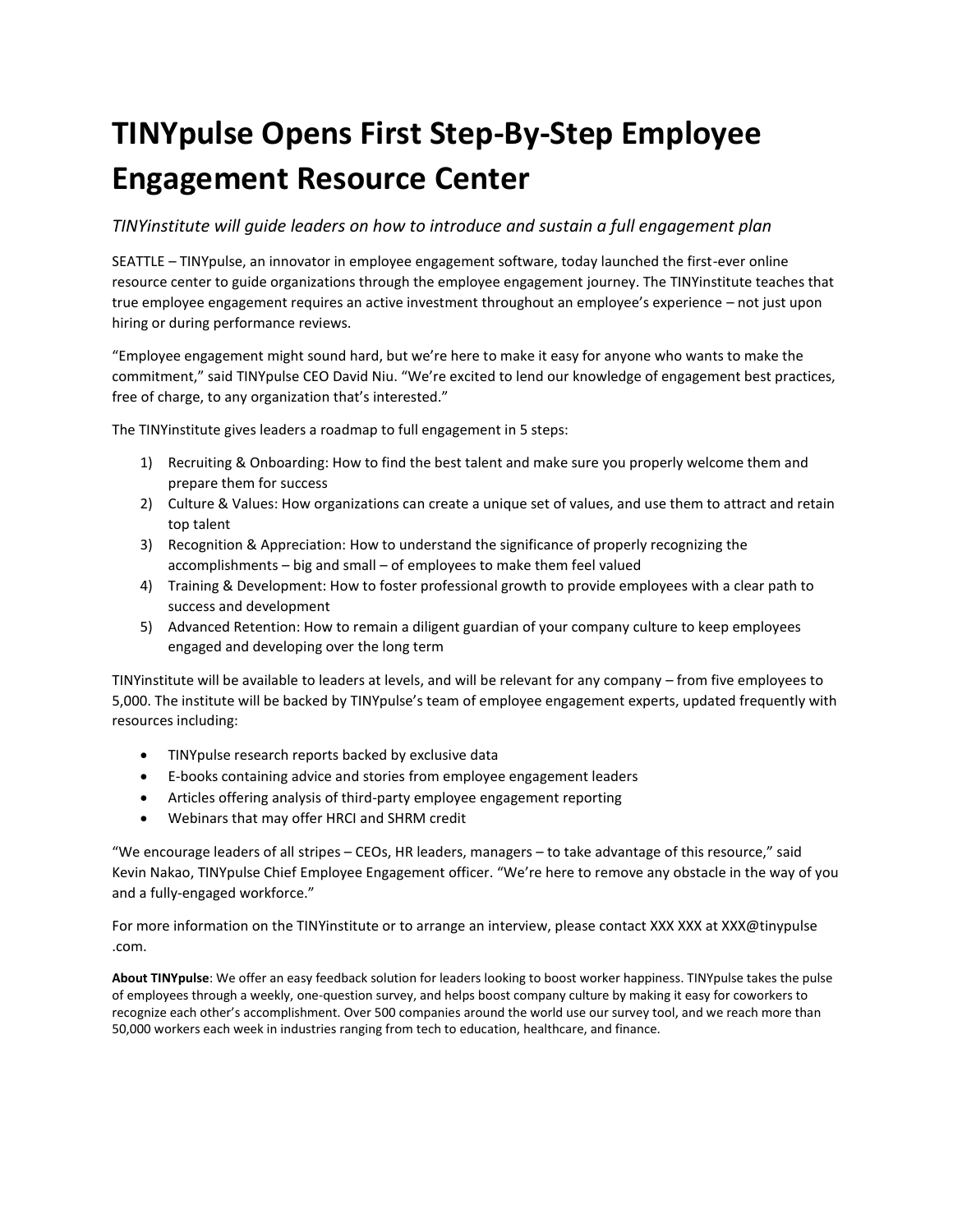## **Making the Employee Engagement Journey Easy**

*The creators of TINYpulse have opened the TINYinstitute, a resource center to guide you in creating a fully engaged workforce – from hiring to retirement*

SEATTLE – My name is Jeff, and I run a small business (we sell outdoor equipment online). I'm here to tell you how the boring-sounding concept of "employee engagement" can save your life – because it saved mine.

Last Christmas was a blessing and a nightmare. We were so socked with orders, I resorted to walking around downtown Seattle hiring people to help. After the holiday, I went on a hiring spree, grabbing people to run SEO, social media, and a bunch of new people in the warehouse.

My brilliant plan to grow our staff to prevent another Christmas-disaster was itself a disaster. I hired quickly, and some of the people were awful. Worse, the people who had been with me longest thought I had forgotten about them. By March, three great people had resigned, and didn't know why.

Of course, I turned to Google. After a few hours, I discovered the concept of employee engagement. It helped me realize that, in my hiring haste, I had lost track of the important people who had helped me build my business. Most importantly, I learned that engagement is a journey. It begins with hiring and ends, if all goes according to plan, when that hire reaches retirement age.

Frustratingly, I had to cobble together my employee engagement knowledge from a bunch of sources. I often found myself wishing an employee engagement guardian angel would appear in my office and just show me how to do engagement right.

You, however, will have a much easier time. The employee engagement experts at TINYpulse (whose blog is a valuable resource) just launched a free, full-service learning center for the employee engagement journey. Their TINYinstitute will allow anyone – CEOs, HR managers, department heads – to learn how to engage workers beginning at the hiring stage.

The TINYinstitute will teach you how to:

- Find and hire really excellent, and then properly welcome them to your company
- Inform those excellent people that there's a larger purpose behind their work and our company by finding and articulating your company's unique vision and values
- Recognize the excellent work of your excellent people so they feel valued
- Help those people learn new skills so their careers blast into space like the Atlas V rocket

It's been a hard year for me, my business, and my people. But, I'm really optimistic about the future (and about the deluge of orders we'll handle this Christmas). I care about the people I work with because I like them, and I know they are the key to my success.

We've just begun our employee engagement journey, and the best is yet to come.

#### *For more on the TINYinstitute, or to arrange an interview, contac[t XXX@tinypulse.com.](mailto:XXX@tinypulse.com)*

**About TINYpulse**: We offer an easy feedback solution for leaders looking to boost worker happiness. TINYpulse takes the pulse of employees through a weekly, one-question survey, and helps boost company culture by making it easy for coworkers to recognize each other's accomplishment. Over 500 companies around the world use our survey tool, and we reach more than 50,000 workers each week in industries ranging from tech to education, healthcare, and finance.